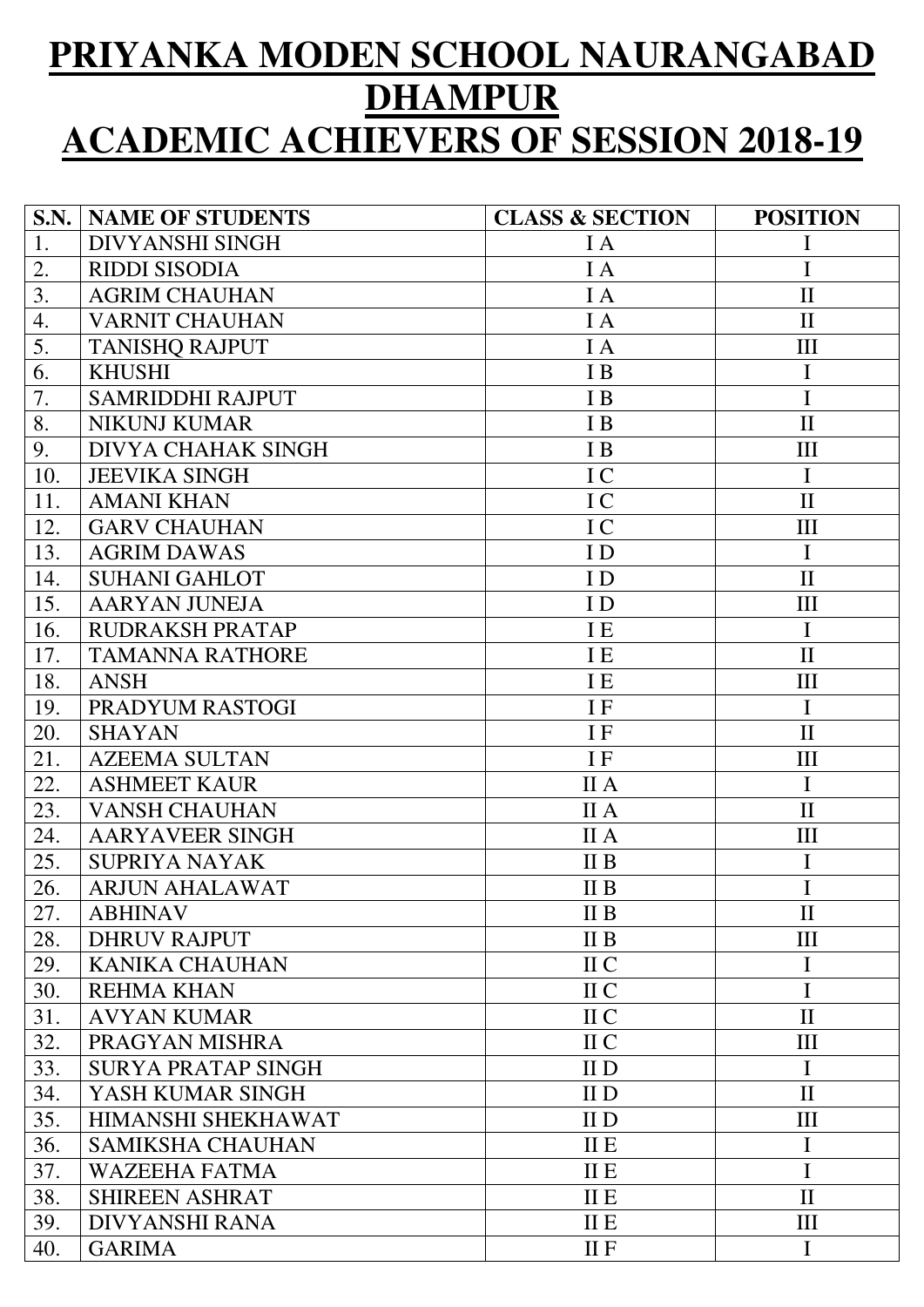| 41.        | <b>GAURANGI</b>            | <b>IIF</b>     | $\mathbf{I}$       |
|------------|----------------------------|----------------|--------------------|
| 42.        | <b>SARA</b>                | <b>IIF</b>     | III                |
| 43.        | <b>MANVI RAJPUT</b>        | <b>III</b> A   | $\mathbf I$        |
| 44.        | <b>NAINA AGARWAL</b>       | <b>III</b> A   | $\mathbf I$        |
| 45.        | <b>GOPAL BISWAS</b>        | <b>III</b> A   | $\mathbf{I}$       |
| 46.        | PRANJAL JAIN               | <b>III</b> A   | III                |
| 47.        | <b>SHOURYA RAJPUT</b>      | <b>III</b> A   | III                |
| 48.        | <b>MAYANK PRATAP SINGH</b> | <b>III</b> B   | $\mathbf I$        |
| 49.        | <b>TANI SINGH</b>          | <b>III</b> B   | $\mathbf{I}$       |
| 50.        | AARADHYA SHARMA            | <b>III B</b>   | III                |
| 51.        | <b>NIZA</b>                | <b>III</b> C   | $\mathbf I$        |
| 52.        | <b>IMAD AHMAD</b>          | III C          | $\mathbf{I}$       |
| 53.        | <b>MOHD. ARSH IMRAN</b>    | <b>III</b> C   | III                |
| 54.        | <b>ABDUL HADI</b>          | <b>III</b> D   | $\mathbf I$        |
| 55.        | <b>AARGAV RAJPUT</b>       | <b>IIID</b>    | $\mathbf{I}$       |
| 56.        | <b>DIYA SINGH</b>          | III D          | III                |
| 57.        | <b>RITIKA SINGH</b>        | <b>III E</b>   | $\mathbf I$        |
| 58.        | DEV PRATAP SINGH           | <b>III E</b>   | $\mathbf{I}$       |
| 59.        | PRANAV KUMAR               | <b>III E</b>   | III                |
| 60.        | <b>SHASHWAT DEV</b>        | <b>III</b> F   | $\mathbf I$        |
| 61.        | <b>ANANT GUPTA</b>         | <b>IIIF</b>    | $\mathbf{I}$       |
| 62.        | <b>AARIZ HUSSAIN ZAIDI</b> | <b>IIIF</b>    | III                |
| 63.        | <b>SHOURYA PRATAP</b>      | <b>IIIF</b>    | III                |
| 64.        | <b>SANA JAVED</b>          | <b>IVA</b>     | $\mathbf I$        |
| 65.        | <b>DHAIRYA RAJPUT</b>      | <b>IVA</b>     | $\mathbf{I}$       |
| 66.        | <b>AVANTIKA</b>            | <b>IVA</b>     | III                |
|            |                            |                |                    |
| 67.<br>68. | <b>AAKRITI JAIN</b>        | <b>IVB</b>     | $\mathbf{I}$       |
|            | <b>ANVESHA DESHLAN</b>     | IV B           |                    |
| 69.        | <b>ANIVARYA CHAUHAN</b>    | <b>IVB</b>     | III                |
| 70.        | <b>VIDIT SISODIA</b>       | IV C           | $\mathbf I$        |
| 71.        | <b>JATIN CHAUHAN</b>       | <b>IVC</b>     | $\mathbf{I}$       |
| 72.        | <b>ARYAN DHIMAAN</b>       | <b>IVC</b>     | III                |
| 73.        | PARTH RASTOGI              | <b>IVD</b>     | $\mathbf I$        |
| 74.        | DHAIRYA PRATAP SINGH       | <b>IVD</b>     | $\mathbf{I}$       |
| 75.        | <b>RIZA AMBREEN</b>        | <b>IVD</b>     | III                |
| 76.        | <b>SHORYA VEER SINGH</b>   | <b>IVE</b>     | $\mathbf I$        |
| 77.        | <b>KANISHKA CHAUHAN</b>    | <b>IVE</b>     | $\mathbf{I}$       |
| 78.        | <b>AVIKA</b>               | <b>IVE</b>     | III                |
| 79.        | <b>SURYA GAHLOT</b>        | <b>IVF</b>     | $\mathbf I$        |
| 80.        | <b>CHAILCY SINGH</b>       | IV F           | $\mathbf{I}$       |
| 81.        | <b>DIVYA SETH</b>          | <b>IVF</b>     | III                |
| 82.        | <b>SAMRIDHI JAIN</b>       | V A            | $\mathbf I$        |
| 83.        | <b>ASHWIN CHAUHAN</b>      | VA             | $\mathbf{I}$       |
| 84.        | <b>ANANYA JAIN</b>         | V A            | $\mathop{\rm III}$ |
| 85.        | <b>KANUSHI</b>             | V <sub>B</sub> | $\mathbf I$        |
| 86.        | <b>ADITYA CHAUHAN</b>      | V <sub>B</sub> | $\mathbf I$        |
| 87.        | <b>AKSHITA</b>             | V <sub>B</sub> | $\mathbf{I}$       |
| 88.        | <b>SAMARTH</b>             | V <sub>B</sub> | III                |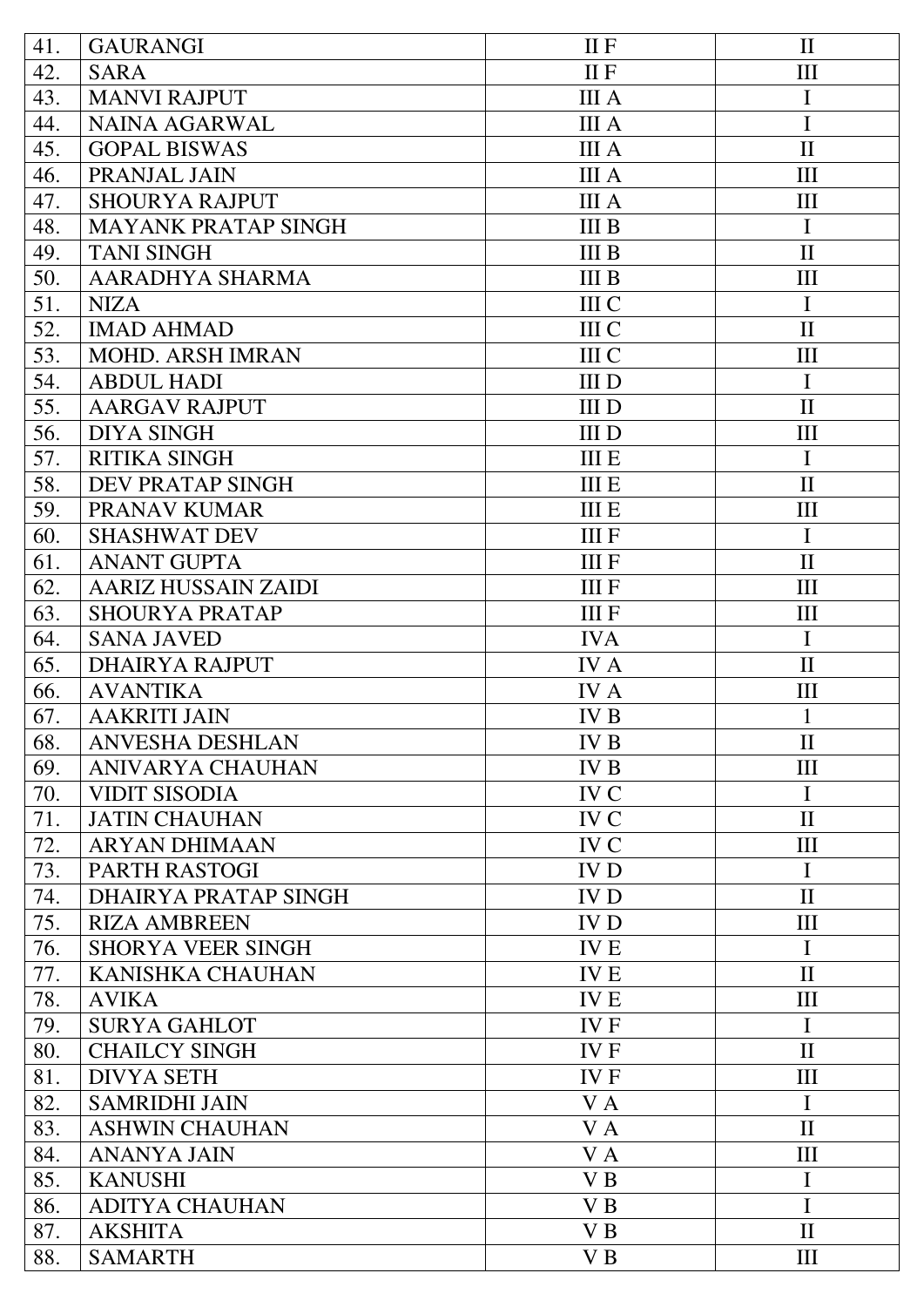| 89.  | <b>DEVANSH PRATAP</b>     | V C            | I                  |
|------|---------------------------|----------------|--------------------|
| 90.  | <b>HARDIK KAPOOR</b>      | V <sub>C</sub> | $\mathbf{I}$       |
| 91.  | PULKIT RAJPUT             | V <sub>C</sub> | III                |
| 92.  | <b>MAYUR CHAUHAN</b>      | V <sub>D</sub> | $\mathbf I$        |
| 93.  | <b>KRITIKA CHAUHAN</b>    | V <sub>D</sub> | $\mathbf{I}$       |
| 94.  | <b>AROOSHI CHAUHAN</b>    | V <sub>D</sub> | III                |
| 95.  | <b>NAMRA</b>              | V <sub>E</sub> | $\mathbf I$        |
| 96.  | <b>ARTHAV</b>             | V <sub>E</sub> | $\mathbf{I}$       |
| 97.  | <b>SHAYARA</b>            | <b>VE</b>      | III                |
| 98.  | SIDDHARTH CHAUHAN         | V <sub>F</sub> | $\mathbf I$        |
| 99.  | <b>ANSHIKA</b>            | VF             | $\mathbf{I}$       |
| 100. | <b>ABHISHRI CHAUHAN</b>   | VF             | III                |
| 101. | <b>KRITIKA DEOL</b>       | VI A           | $\mathbf I$        |
| 102. | <b>AAROHI CHAUHAN</b>     | VI A           | $\mathbf{I}$       |
| 103. | <b>BHUMIKA CHAUHAN</b>    | VI A           | III                |
| 104. | <b>BHUMIKA</b>            | VI B           | $\mathbf I$        |
| 105. | <b>SIDDHARTH</b>          | VI B           | $\mathbf{I}$       |
| 106. | <b>NIKHIL KUMAR</b>       | VI B           | III                |
| 107. | <b>APEKSHA DAWAS</b>      | VI C           | $\mathbf I$        |
| 108. | <b>GURLEEN KAUR MONGA</b> | VI C           | $\mathbf{I}$       |
| 109. | <b>PALAK JAIN</b>         | VI C           | III                |
| 110. | SURAYANSHI VISHNOI        | VI D           | $\mathbf I$        |
| 111. | <b>TUSHAR KR. HALDWAN</b> | VI D           | $\mathbf{I}$       |
| 112. | <b>SHIVAM SAINI</b>       | VI D           | III                |
| 113. | <b>VAIBHAB YADAV</b>      | VI E           | $\mathbf I$        |
| 114. | <b>VEDANSH RAJPUT</b>     | VI E           | $\mathbf{I}$       |
| 115. | <b>ABHIPRIYA CHAUHAN</b>  | VI E           | Ш                  |
| 116. | TRIJYA AGARWAL            | VI F           | I                  |
| 117. | <b>DUSHYANT KUMAR</b>     | VI F           | $\mathbf{I}$       |
| 118. | YASHI CHAUHAN             | VI F           | III                |
| 119. | <b>SHRUTI RANA</b>        | VII A          | $\mathbf I$        |
| 120. | YAKSH CHAUHAN             | VII A          | $\mathbf{I}$       |
| 121. | <b>HARSH RAJPUT</b>       | VII A          | III                |
| 122. | <b>GARV GOYAL</b>         | VII B          | $\mathbf I$        |
| 123. | <b>AKSHITA SOLONKI</b>    | VII B          | $\mathbf{I}$       |
| 124. | <b>DIVYA BANSAL</b>       | VII B          | $\mathop{\rm III}$ |
| 125. | <b>MRADUL VATSAL</b>      | VII C          | $\mathbf I$        |
| 126. | PRIYANSHU RAJPUT          | VII C          | $\mathbf{I}$       |
| 127. | <b>NAKUL RAJPUT</b>       | VII C          | III                |
| 128. | <b>ABHINAV</b>            | VII D          | $\mathbf I$        |
| 129. | <b>TANISHA</b>            | VII D          | $\mathbf{I}$       |
| 130. | <b>OM</b>                 | VII D          | III                |
| 131. | <b>HARDIK KUMAR</b>       | <b>VII E</b>   | $\mathbf I$        |
| 132. | <b>ANAM FAHEEM</b>        | <b>VII E</b>   | $\mathbf{I}$       |
| 133. | <b>YOGYATA</b>            | <b>VII E</b>   | III                |
| 134. | <b>DEVANSH SHARMA</b>     | VII F          | $\mathbf I$        |
| 135. | <b>HEMANT KUMAR</b>       | VII F          | $\mathbf{I}$       |
| 136. | KHUSHI CHAUHAN            | VII F          | Ш                  |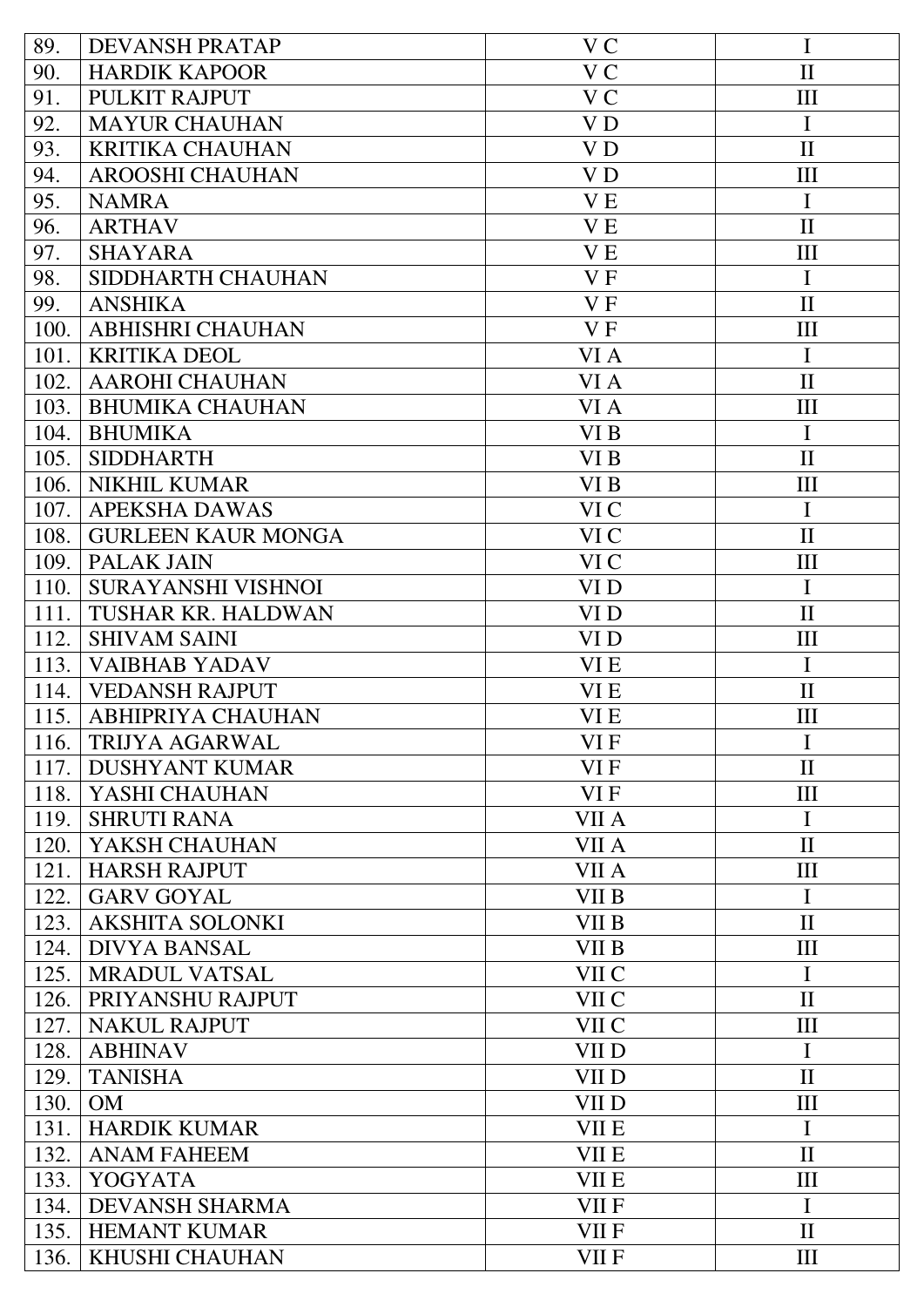| 137. | YASH TYAGI                 | VII G             | $\mathbf I$        |
|------|----------------------------|-------------------|--------------------|
| 138. | YASHASVI RAJPUT            | VII G             | $\mathbf{I}$       |
| 139. | <b>JAVANSHI RAJPUT</b>     | VII G             | III                |
| 140. | <b>VAISHNAVI MITTAL</b>    | <b>VIII A</b>     | I                  |
| 141. | <b>ANSH GOARIYAN</b>       | <b>VIII A</b>     | $\mathbf{I}$       |
| 142. | <b>ANSH AGARWAL</b>        | VIII A            | III                |
| 143. | <b>AMAN GAHLOT</b>         | VIII B            | I                  |
| 144. | <b>SHAGUN RAJPUT</b>       | VIII B            | $\mathbf{I}$       |
| 145. | <b>KANISHKA CHAUHAN</b>    | VIII B            | III                |
| 146. | <b>HARSHITA RANA</b>       | VIII C            | $\mathbf I$        |
| 147. | <b>ANI</b>                 | VIII C            | $\mathbf{I}$       |
| 148. | <b>ARYAN AGARWAL</b>       | VIII C            | III                |
| 149. | <b>HARSHIT KUMAR</b>       | VIII D            | $\mathbf I$        |
| 150. | <b>VANSHIKA PAL</b>        | VIII D            | $\mathbf{I}$       |
| 151. | YAKSHIKA CHAUHAN           | VIII D            | III                |
| 152. | <b>MOHIT KUMAR RAJPUT</b>  | <b>VIII E</b>     | $\mathbf I$        |
| 153. | <b>BIKUL SINGH</b>         | <b>VIII E</b>     | $\mathbf{I}$       |
| 154. | <b>FALAK SULTAN</b>        | <b>VIII E</b>     | III                |
| 155. | <b>MANHA AHSAN</b>         | <b>VIII F</b>     | $\mathbf I$        |
| 156. | <b>TANU RAJPUT</b>         | <b>VIII F</b>     | $\mathbf{I}$       |
| 157. | PRASHASTI JAIN             | <b>VIII F</b>     | III                |
| 158. | <b>TITHI</b>               | VIII G            | $\mathbf I$        |
| 159. | <b>VIDUSHI</b>             | VIII <sub>G</sub> | $\mathbf{I}$       |
| 160. | <b>EKANSH</b>              | VIII G            | III                |
| 161. | <b>VINAMRATA SINGH</b>     | IX A              | $\mathbf I$        |
| 162. | <b>KANISHKA CHAUHAN</b>    | IX A              | $\mathbf{I}$       |
| 163. | <b>ANKIT CHAUDHAY</b>      | IX A              | III                |
| 164. | <b>VIVEK KUMAR</b>         | IX <sub>B</sub>   | I                  |
| 165. | <b>NISHANT KUMAR</b>       | IX <sub>B</sub>   | $\mathbf{I}$       |
| 166. | <b>MANSI RASTOGI</b>       | IX B              | III                |
| 167. | <b>AMAN VATSAL</b>         | IX C              | I                  |
| 168. | <b>ZAINAB MASHOOD</b>      | IX C              | $\mathbf{I}$       |
| 169. | <b>AQSA FAIZ</b>           | IX C              | $\mathop{\rm III}$ |
| 170. | <b>SIDDHI GOYAL</b>        | IX D              | I                  |
| 171. | <b>VIBHOR CHAUHAN</b>      | IX D              | $\mathbf{I}$       |
| 172. | <b>RIDDIMA GUPTA</b>       | IX D              | III                |
| 173. | PRINKY RAJPUT              | IX E              | I                  |
| 174. | <b>MANI SHARMA</b>         | IX E              | $\mathbf{I}$       |
| 175. | <b>MAHI CHAUHAN</b>        | IX E              | $\mathop{\rm III}$ |
| 176. | <b>DEEPALI RANA</b>        | IX F              | I                  |
| 177. | <b>ZOHA SHREEN</b>         | IX F              | $\mathbf{I}$       |
| 178. | <b>DIYA VATS</b>           | IX F              | III                |
| 179. | <b>KANUPRIYA CHAUHAN</b>   | IX G              | I                  |
| 180. | <b>AVNISH CHAUHAN</b>      | IX G              | $\mathbf{I}$       |
| 181. | <b>AMAN CHAUHAN</b>        | IX G              | III                |
| 182. | <b>ACHLA KRISHNA MURTI</b> | IX H              | $\mathbf I$        |
| 183. | <b>ARYAN PRATAP SINGH</b>  | IX H              | $\mathbf{I}$       |
| 184. | <b>GARVIT KUMAR</b>        | IX H              | III                |